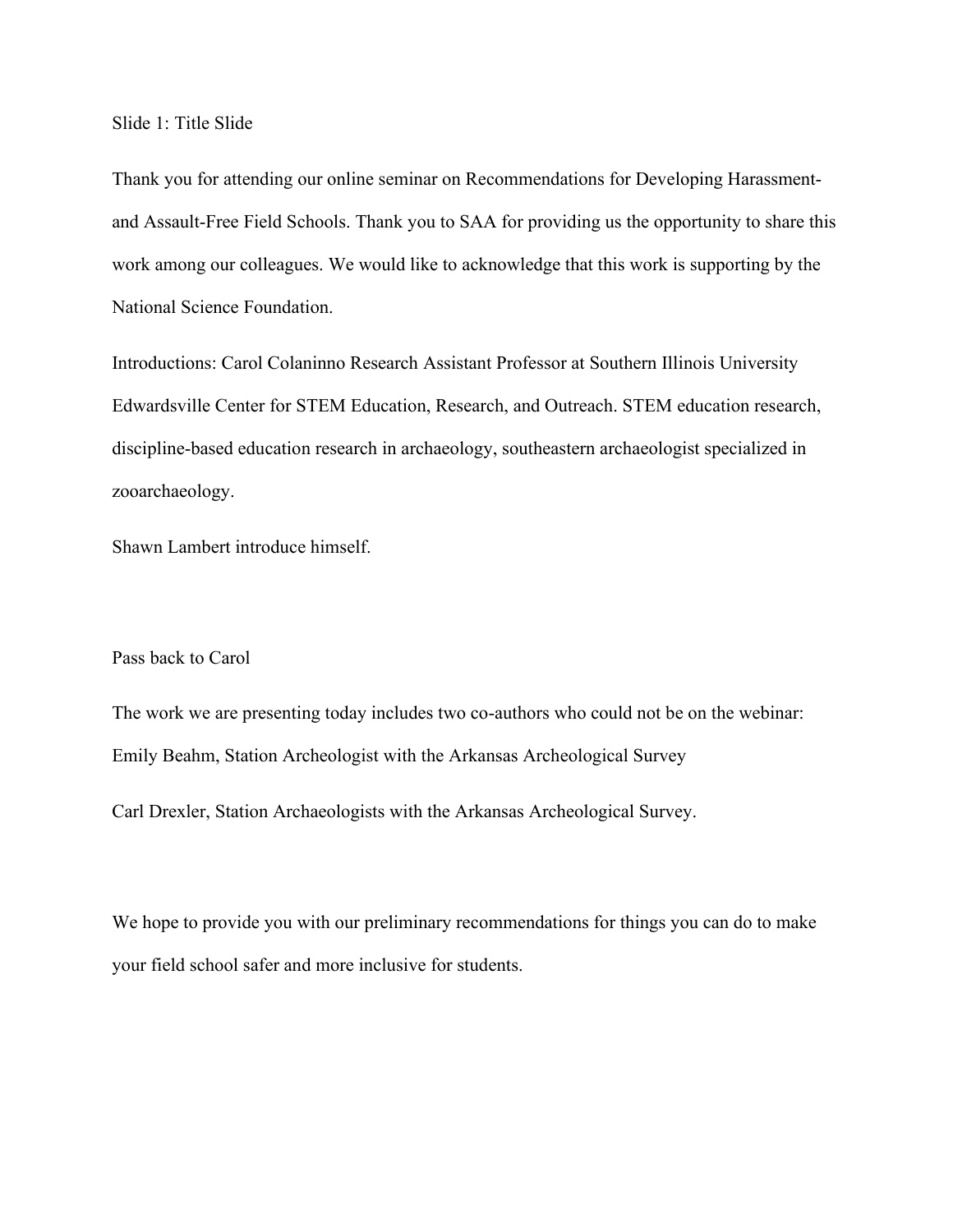#### Slide 2: What we will be discussing

This work is a component of our initial research to understand what field directors can do to improve field school safety. We know that there is great concern centered on this topic, particularly after the events at occurred at the 2019 SAA. We will not be discussing issues related to sexual harassment and assault that may occur at professional conferences. If you have questions regarding SAA's policies, you can include them in the chat function and they may be addressed by the webinar moderator, Beth Pruitt. Questions can be asked using the text chat feature. Throughout the presentation, please feel free to enter questions. Only the hosts and discussants (Carol, Shawn, and Beth) will be able to see the questions enter. But, if you enter as we go, we will attempt to address your questions after the presentation is complete. There is a little lag time between when you type and when the question appears for us, so please keep that in mind.

## Slide 3: First steps

This is our first steps to understand what field directors can be doing to improve conditions for undergraduate students attending field school. This research is being conducted as a component of a National Science Foundation award. Explain phases, if you want to be included in our initial phase and would consider working with us during Phases 2 and 3, please complete the google form. It should only take you about two minutes to complete the form.

Slide 4: Questions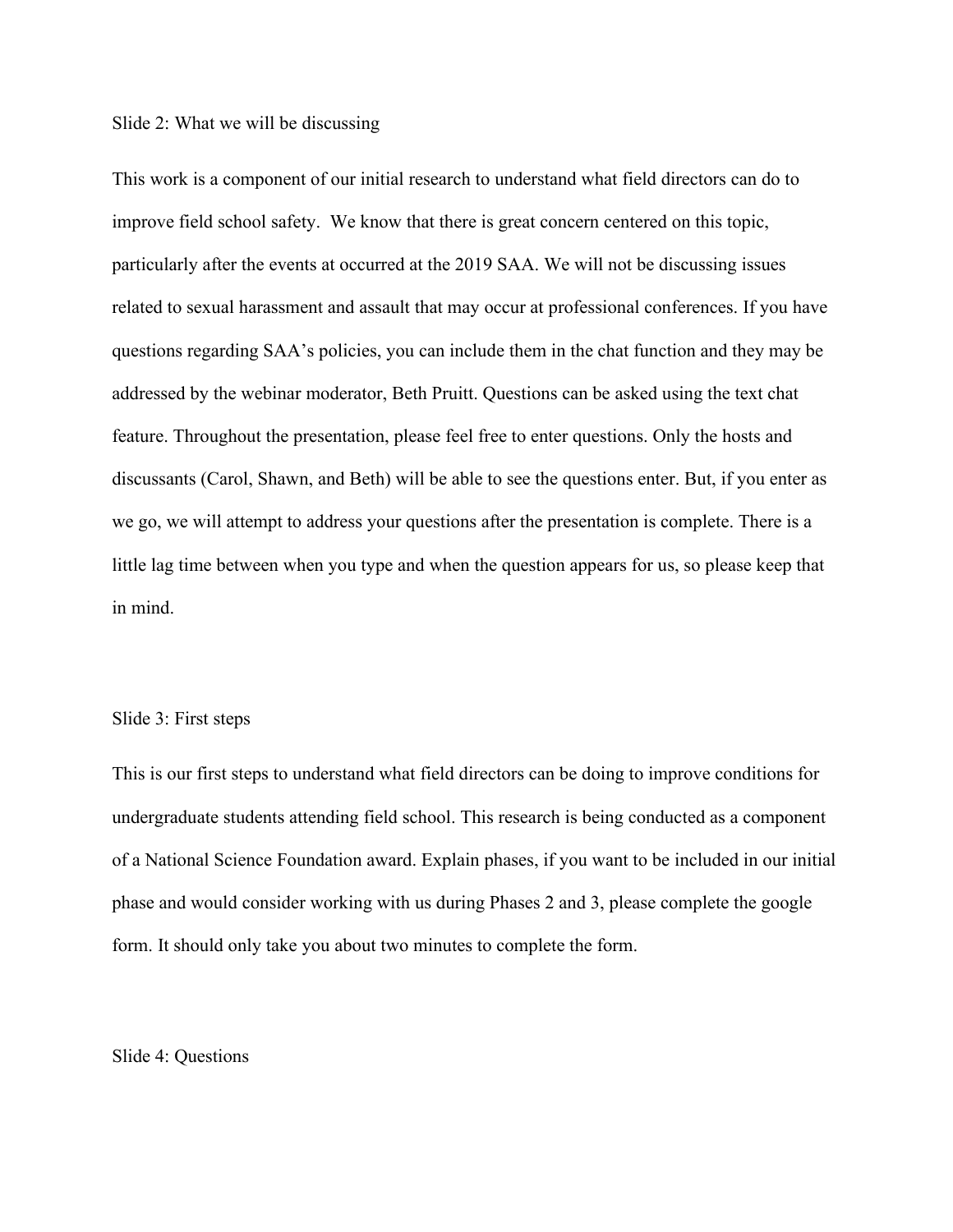We wanted to provide questions to you, our audience prior to the start of the presentation. Please take a screen shot of picture of these questions and consider them throughout our presentation. We hope to discuss them at the end. If you have questions for us or comments related to this work, please email us at XX.

## Slide 5: Field-based learning

Educational scholars have recognized the positive learning outcomes that students achieve by participating in field-based research. Through such experiences, students show increases in their motivation to learn and perceptions of their abilities to succeed in their field of study. Field-based learning helps students achieve cognitive and metacognitive gains and competencies that move them from having a novice to an expert understanding.

In the United States, field-based training has long been a primary educational component for students pursuing a bachelor's degree in anthropology specializing in archaeology. Undergraduate and graduate archaeological field learning includes a participatory course referred to within the discipline as a field school—where students learn practical field methods. Field schools are often the first opportunity for aspiring archaeologists to apply and practice the concepts and methods they learn during their coursework. For many students, their field school is a formative experience confirming their intent to pursue archaeology as a career. For others, field school may be a prohibitive requirement, given the costs and time commitment, or a course that deters students from a career in archaeology.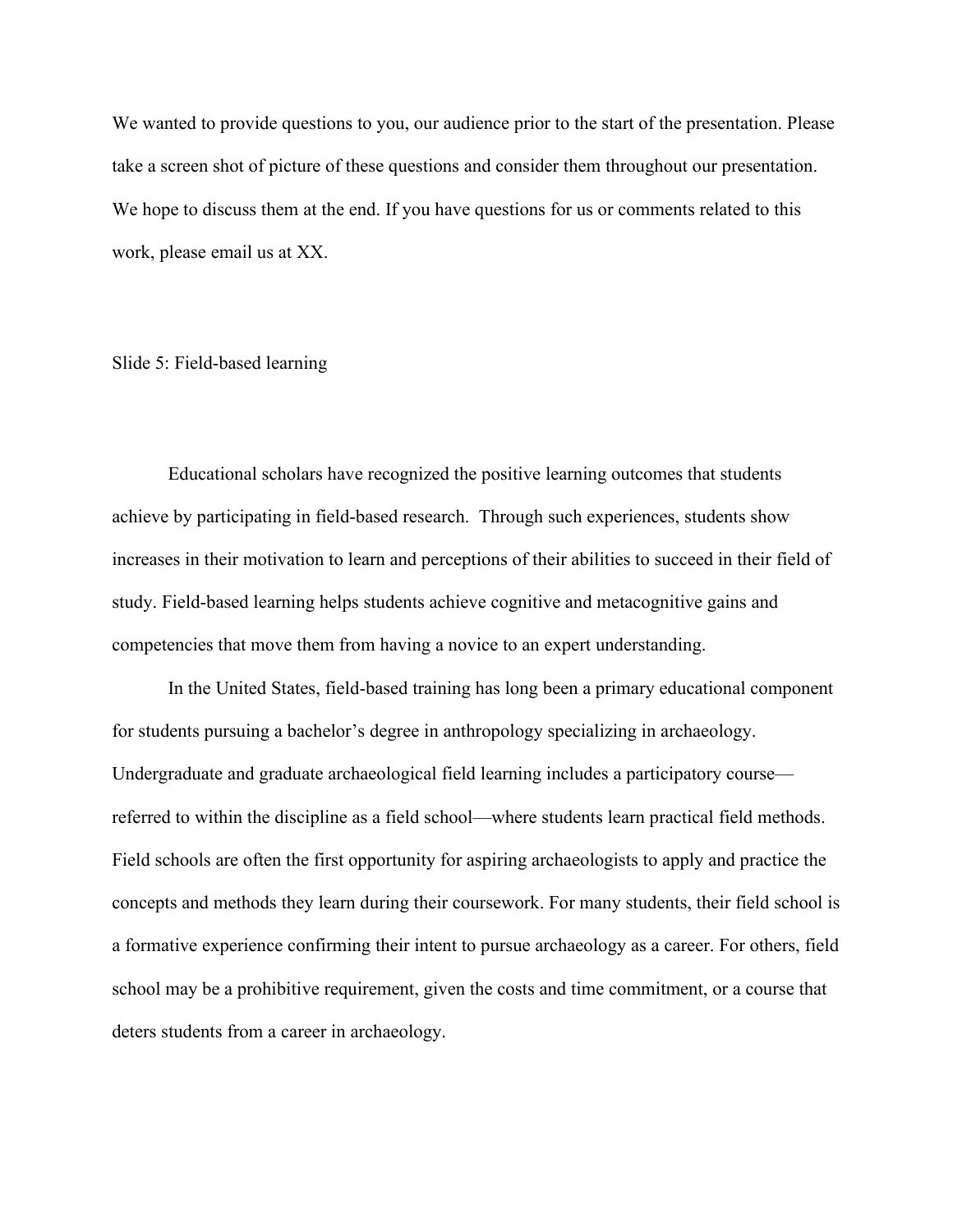Slide 6: Meyers et al. 2018 results

Although many have noted the positive gains that students experience from participation in field-based research, recent studies demonstrate that field experiences and research can come with negative consequences. In archaeology specifically, a recent study documented high rates of sexual harassment and assault among those conducting field research: Of respondents to a recent survey administered to archaeologists conducting research in the southeastern United States, 66% reported sexual harassment and 13% reported assault (Meyers et al. 2018). Although not exclusive to field school students, these numbers—and others—suggest that instances of sexual harassment and assault are common and that student trainees are frequently subjected to such treatment. Aspiring archaeologists may experience their first occurrence of sexual harassment, assault, and violence as undergraduate or graduate students enrolled at field school.

Scholars have suggested policies and procedures that institutions, organizations, and supervisors can implement to help prevent sexual harassment and assault in academia, although not exclusive to the setting of field schools (National Academies of Science, Engineering, and Medicine [NASEM] 2018). In this article, we review some of these policies with attention toward those that can be used in a field school setting. Although we make initial suggestions for how field school directors can support harassment- and assault-free field schools, we would like to emphasize that these suggestions are just the first step toward understanding evidence-based best practices that can prevent sexual harassment and assault. Archaeology as a field needs to document how these policy and procedural changes affect supervisory roles, student learning, and the overall nature of the field school climate and culture.

Throughout the presentation we use the phrase "safe and inclusive field school environment" with the assertion that an environment in which an individual experiences sexual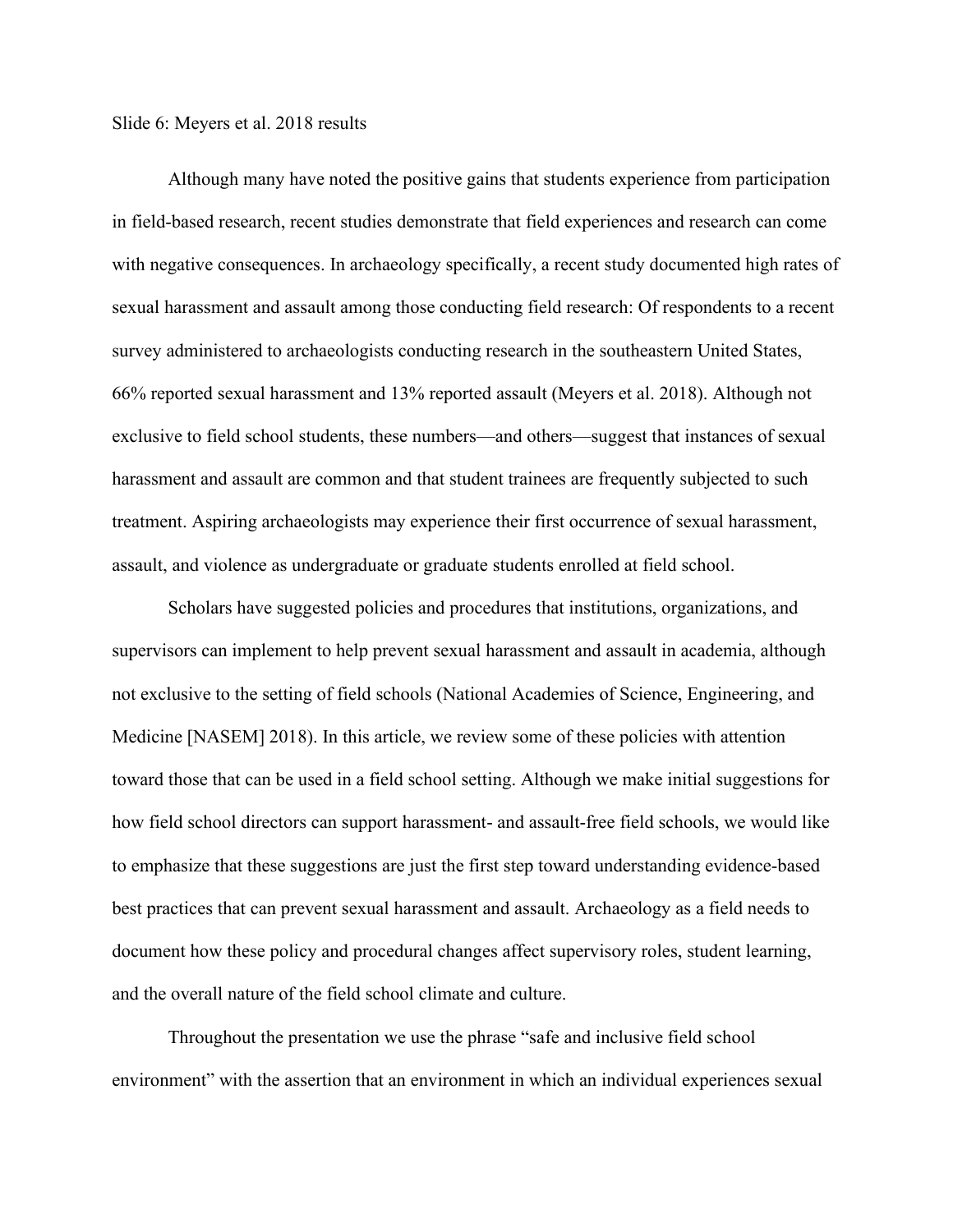harassment, assault, or violence is unsafe and excludes a student from learning. A safe and inclusive learning environment is one in which a student does not feel at risk of or exposed to harassing, assaulting, or violent behavior and they feel able to learn.

#### Slide 7: Defining terms

Sexual harassment, assault, and violence are a documented, persistent issue faced by both women and men, historically marginalized individuals, those who are diverse learners, and members of the LGBTQ+ community in academia. It is a term to describe a spectrum of verbal and nonverbal actions with negative psychological and health consequences to those subjected to these behaviors. Sexual harassment encompasses three types of behaviors that may or may not co-occur: gender harassment, unwanted sexual attention, and sexual coercion (Fitzgerald et al. 1995).

Gender harassment comprises a suite of nonsexualized acts that persecute an individual based on their gender, and it includes gender-based "put-downs," inappropriate comments, and offensive remarks, among other acts. Unwanted sexual attention occurs when an individual experiences unreciprocated sexual advances. Sexual coercion includes sexual attention and the conditioning of employment or educational opportunities upon sexual cooperation. Unwanted sexual attention and sexual coercion aim to persuade an individual to cooperate with sexual acts, whereas gender harassment does not, although gender harassment is the most common form of harassment (Fitzgerald et al. 1995).

Sexual violence is any act or attempted act to obtain sexual contact by means of force, aggression, or coercion, including rape. Sexual assault is a form of sexual violence that occurs when an individual touches another person in a sexual nature without that person's consent or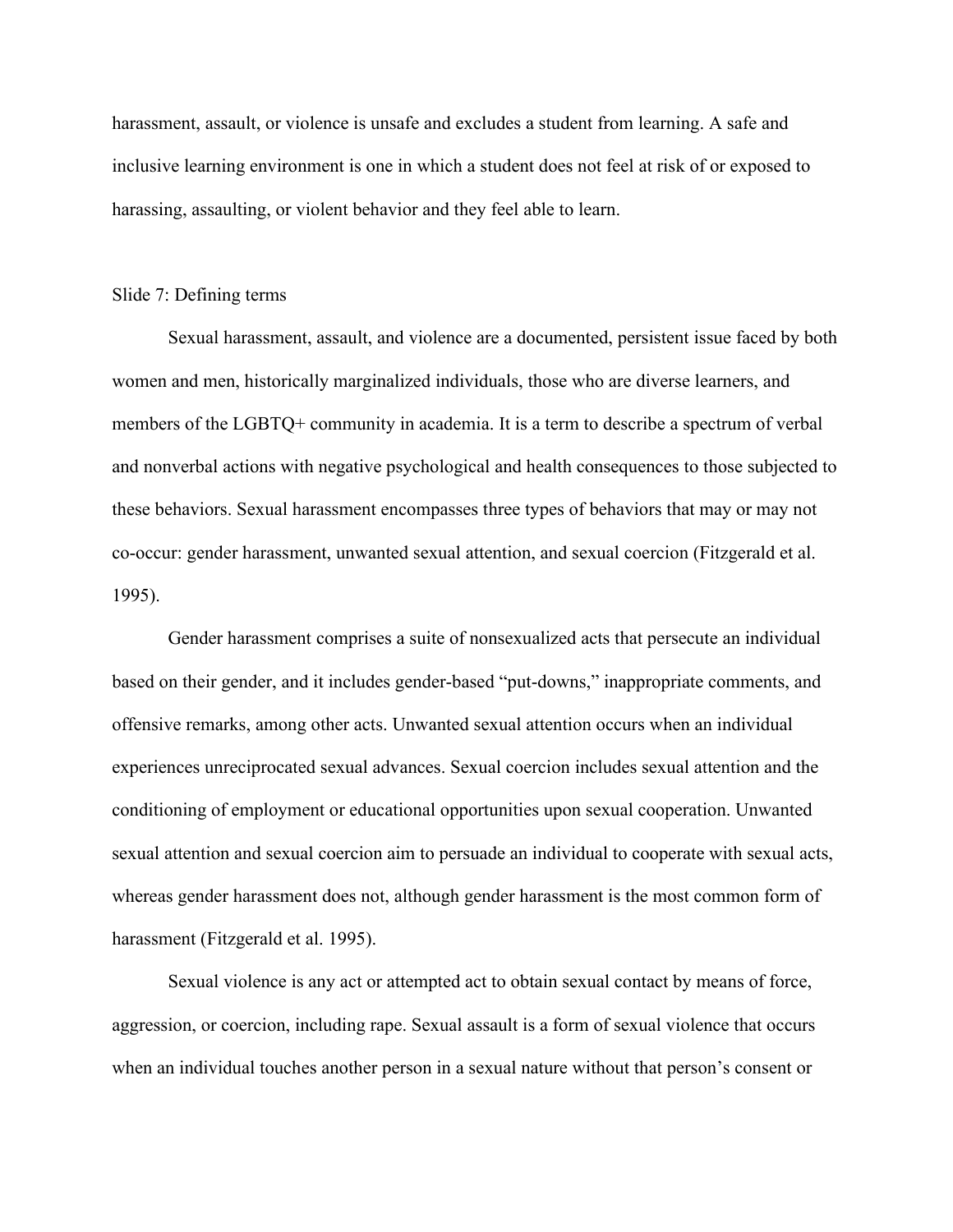when a person is physically forced into a sexual act against their will. Although sexual assault and violence are less frequently reported compared to sexual harassment, these harmful acts continue to be an issue in higher education.

Although recent research has been directed toward understanding how women experience sexual harassment (NASEM 2018), men, non-gender-conforming, and nonbinary individuals also are subjected to sexual harassment and assault. It is important to note that individuals of color, those who are diverse learners, and those who do not fit traditional heteronormative roles encounter harassing and violent sexualized behavior more frequently than do majority white individuals conforming to traditional views of gender and sexuality in both academia and nonacademic workplaces.

Research has shown the negative consequences that harassment and assault can have on those who experience such acts, both in terms of physical and mental health and academic performance and persistence. Students who experience sexual harassment, assault, and violence often struggle to maintain their GPA, self-efficacy in their field of study, and an adequate level of college performance. The consequences of sexual harassment and assault are again felt when survivors face negative effects on their future career and educational potential. Given the pervasiveness of sexual harassment, assault, and violence within the discipline of archaeology, we may be losing students subjected to unsafe and unsupportive field schools prior to entering the field professionally.

### Slide 8: National Academies of Sciences Slide

In 2018, the National Academies of Sciences, Engineering, and Medicine published *Sexual Harassment of Women: Climate, Culture, and Consequences in Academic Sciences,*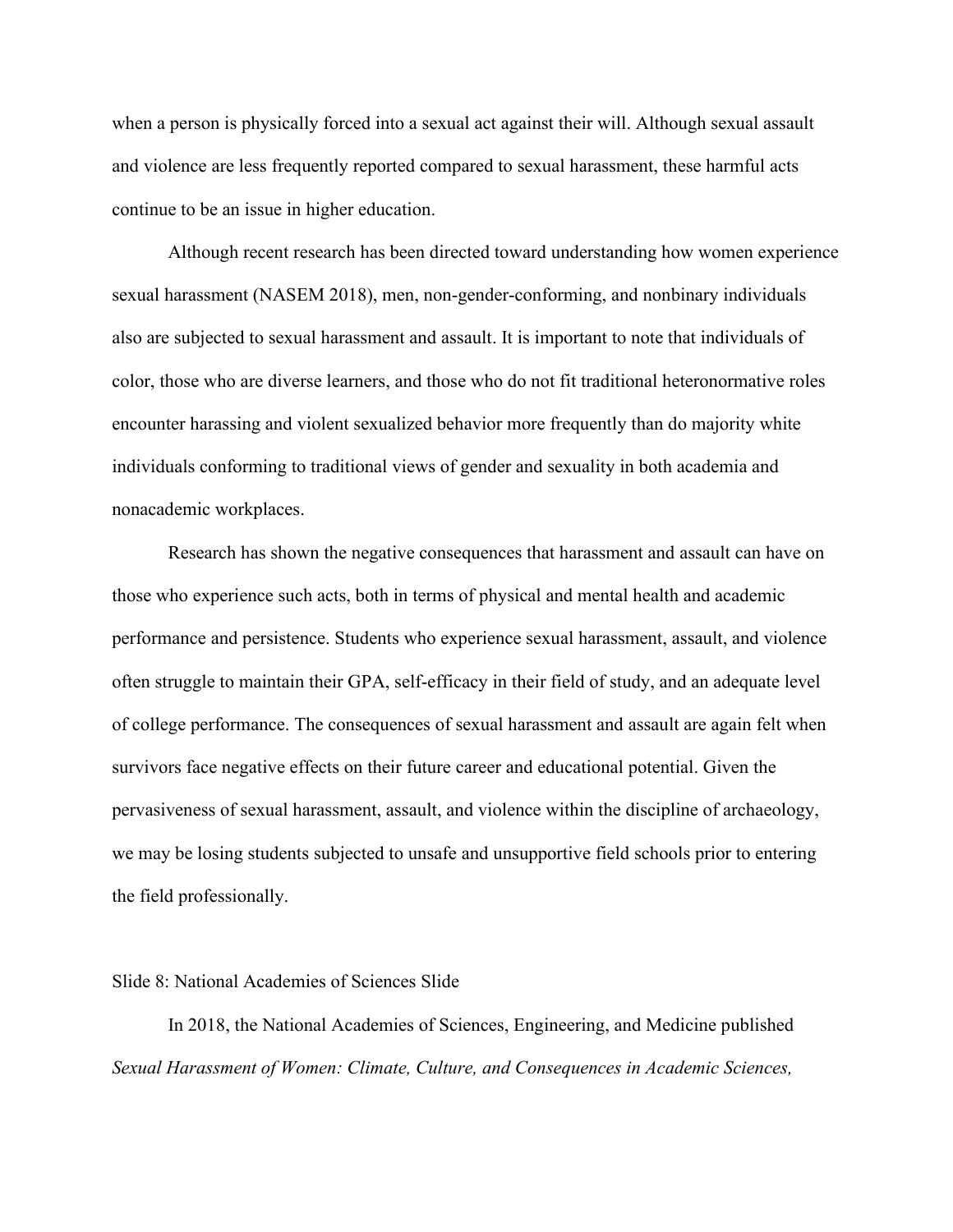*Engineering, and Medicine*. In this report, leading experts from multiple sectors undertook a review of how sexual harassment and assault affects women at all levels—including faculty, staff, and students—in the scientific, technical, engineering, and medical workforces (NASEM 2018). These experts reviewed current research on the extent to which women are subjected to sexual harassment and assault in various settings on college campuses; the extent to which sexual harassment and assault deleteriously affect how women experience recruitment, retention, and advancement in scientific, engineering, and medical careers; and the identification of practices and policies that support settings in which sexual harassment is prevented, reduced, and addressed when it occurs.

The NASEM defined five factors that create the conditions in which sexual harassment is likely to occur. It also presented 15 evidence-based recommendations for colleges and universities that, if implemented, may help to support safe and inclusive environments in higher education.

The NASEM defined five factors that create the conditions in which sexual harassment is likely to occur. It also presented 15 evidence-based recommendations for colleges and universities that, if implemented, may help to support safe and inclusive environments in higher education.

Slide 9: Five factors that create conditions for harassment

The five factors that tend to create conditions where sexual harassment and assault are more likely to occur are environments characterized by: (1) a perceived tolerance for sexually inappropriate behavior, (2) a male-dominated work setting and a work setting where leadership is male dominated, (3) a power structure in organizations that are hierarchical with a strong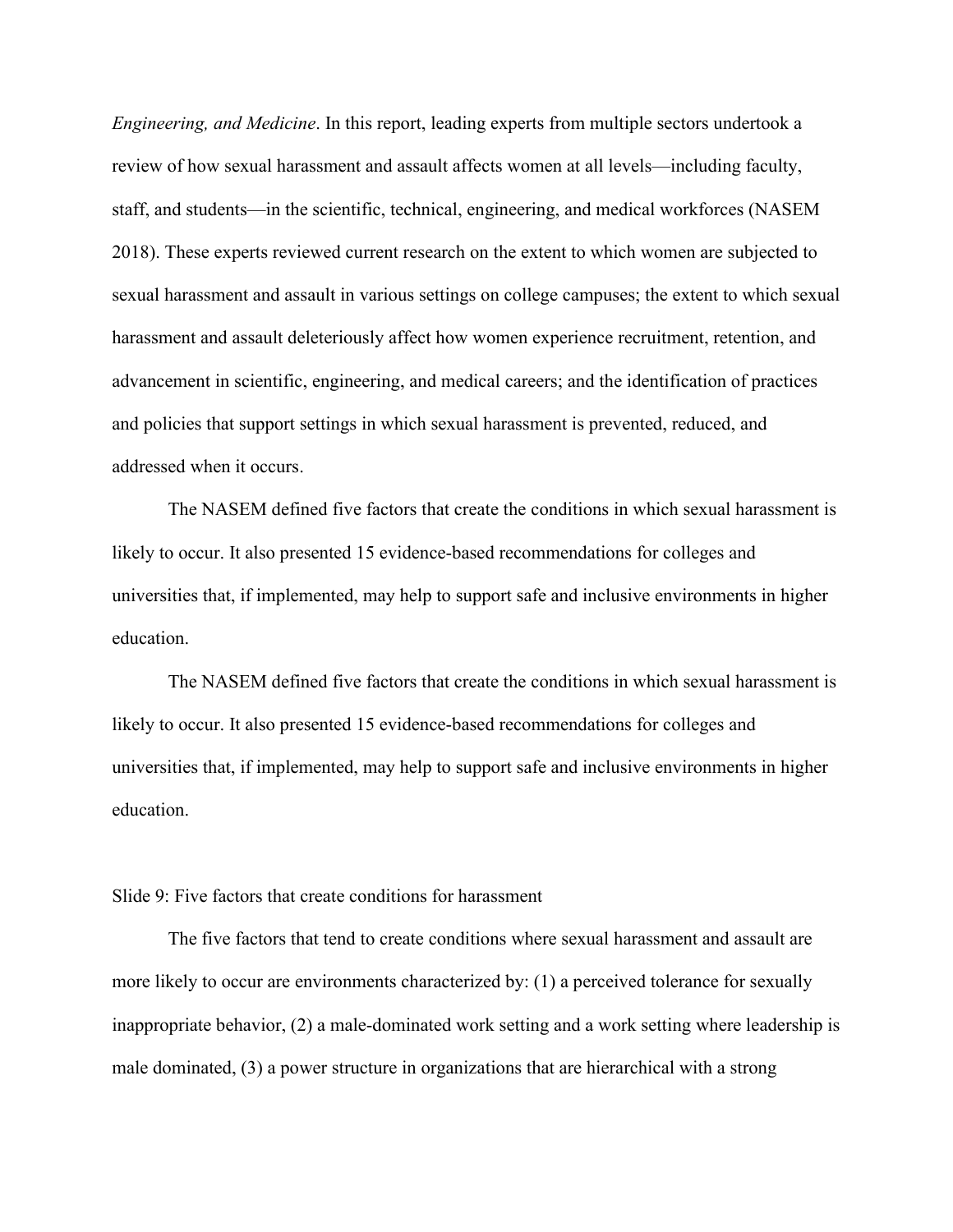dependency on those at higher levels in the hierarchy, (4) a focus on policy compliance to protect organizational liability, and (5) leadership that does not prioritize or intentionally focus on measures to reduce and eliminate inappropriate sexual behavior (NASEM 2018:3–4).

#### Slide 10: Recommendations 1 - 5

The NASEM's recommendations to prevent and reduce sexual harassment are intended for leaders of institutions of higher education, departments, research laboratories, professional societies, and lawmakers. Recommendations 1 through 10 are oriented toward practices that can be implemented at institutions of higher education, whereas recommendations 11 through 15 are related to legislative actions that state and federal governments and agencies should consider (NASEM 2018:9–12). These recommendations have implications for how universities, colleges, departments, and field school directors structure policies and practices to reduce and prevent sexual harassment and assault at their field sites. We stress that although these recommendations have implications for the ways we structure field schools, we must research both how directors implement these recommendations and how these recommendations affect students' safety as well as their perception of safety and their ability to learn (Colaninno 2019).

## Slide 11: Recommendations 6 - 10

Overall, these recommendations center on creating an organizational climate and work environment in which sexually inappropriate behavior is not tolerated and in which those subjected to sexual harassment and assault are supported through the processes of reporting, investigation, and resolution. The report states that "the most potent predictor of sexual harassment is organizational climate—the degree to which those in the organization perceive that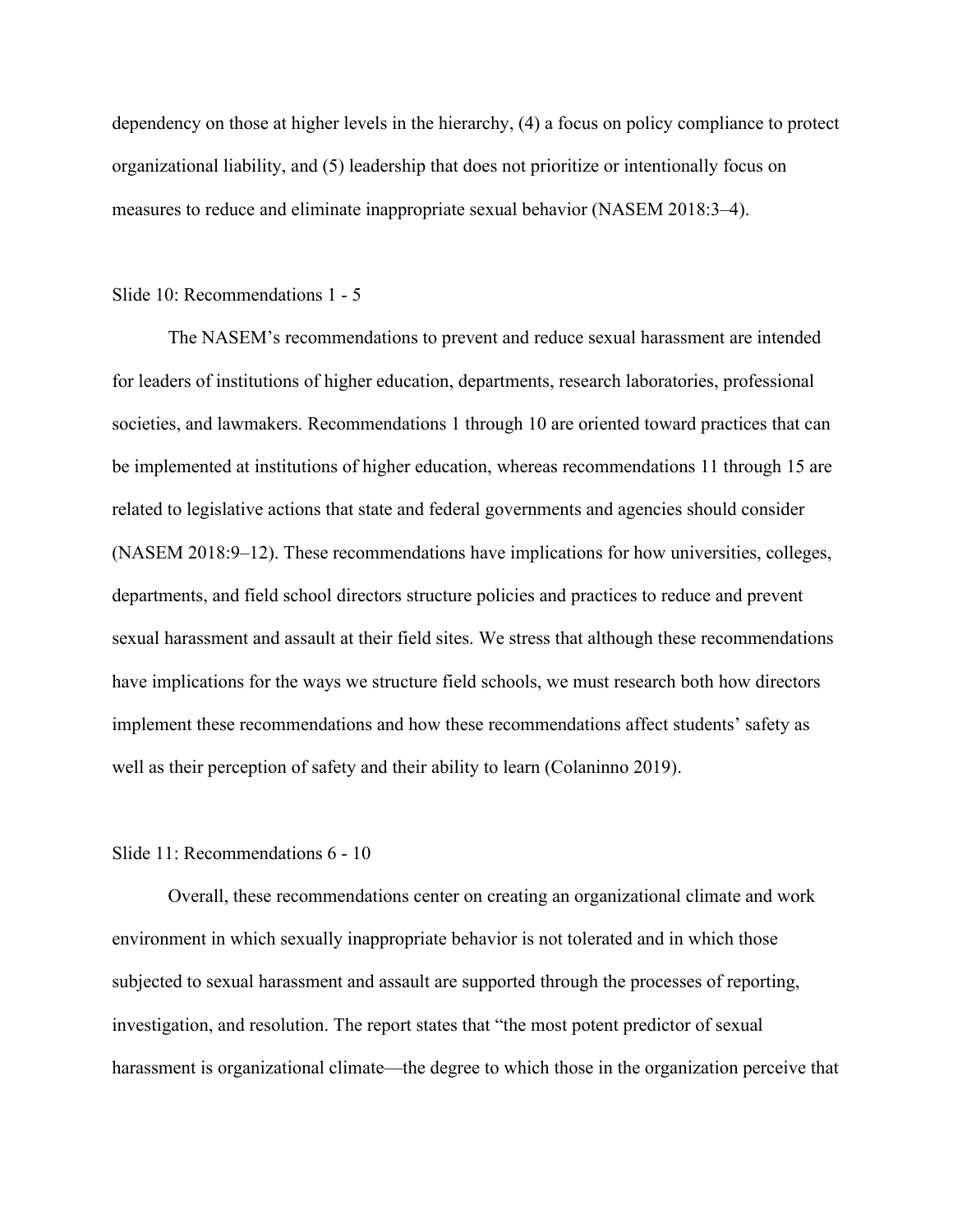sexual harassment is or is not tolerated." (NASEM 2018:*x*). It is important to note that the NASEM directed these recommendations toward institutional leadership. Other scholars have reported similar recommendations or components of these recommendations as a means to support safe and inclusive field environments in anthropology, as well as other disciplines.

# Slide 12: Themes of recommendations

We review the NASEM's recommendations 1 through 10, focusing on how they can be actualized in the context of a field school. When we reviewed NASEM's recommendations, five overarching themes that are applicable to the field school setting became apparent. These include (1) preparation, (2) climate and culture, (3) supervisory hierarchies, (4) reporting mechanisms, and (5) support.

### Slide 13: Preparation

Preparing to handle issues of sexual harassment and assault that may occur in a responsible, fair, and respectful way is a fundamental step toward prevention. Although compliance-oriented trainings are ineffective, bystander intervention training can be an important tool to help people respond to any witnessed inappropriate. Bystander intervention training allows people within a community to see the specific role they can play in recognizing scenarios where harassment and assault are likely to occur. With this recognition, they are then able to intervene safely when these scenarios occur. At a minimum, bystander intervention training can introduce students, staff, and directors to those situations where sexually inappropriate behavior is more prevalent (Banyard et al. 2007). This form of training should prepare field school directors, supervising staff, and students to respond appropriately to untoward behavior before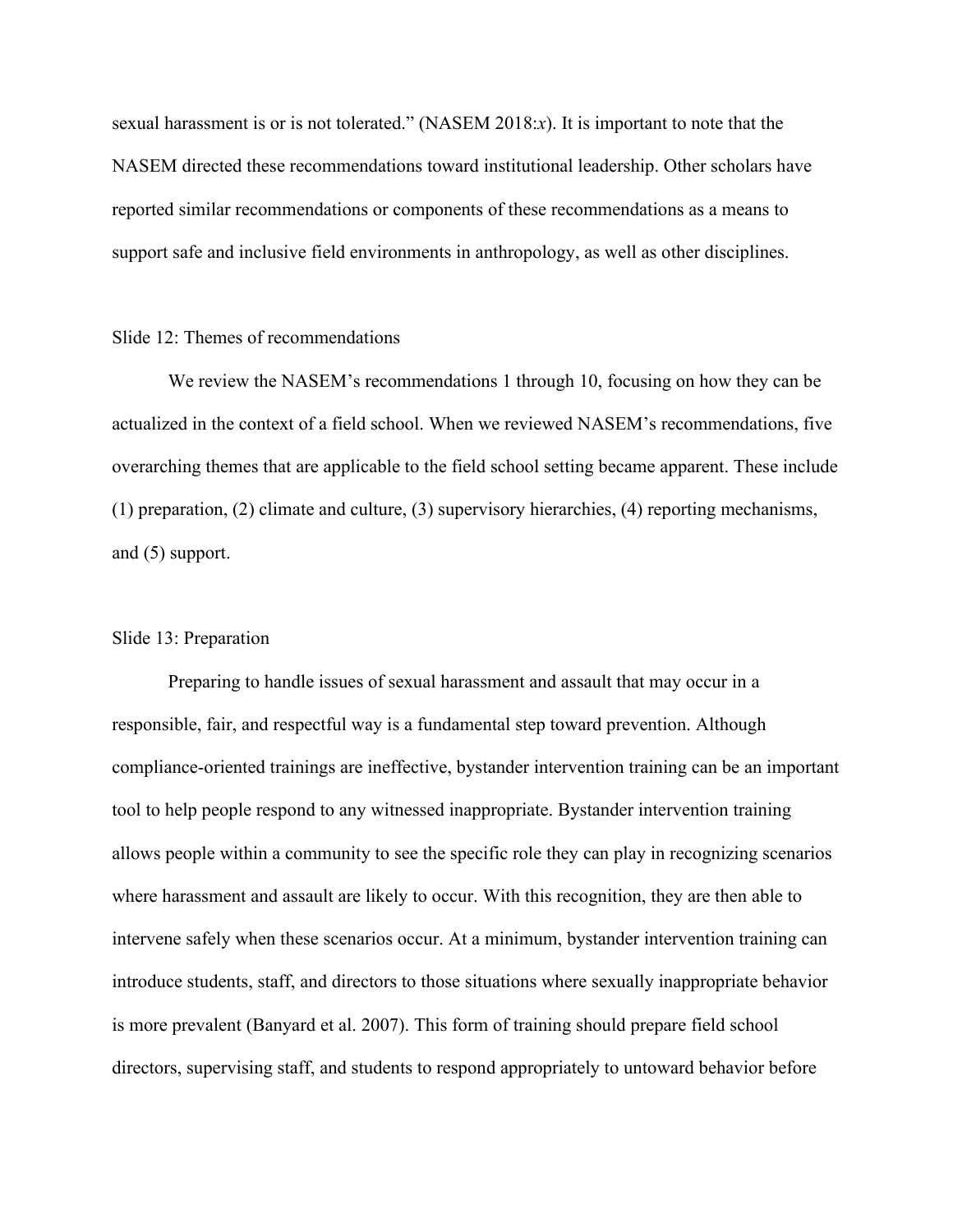such behaviors become problematic to the field school's learning environment. Furthermore, by requiring that they, their students, and staff take bystander intervention training, field directors set the tone that inappropriate sexual behaviors are not tolerated at their field schools—another critical aspect of building a safe and inclusive field school (NASEM 2018; Table 2).

### Slide 14: Climate and culture

As stressed in the NASEM (2018) report, the single most important factor toward preventing sexual harassment and assault in the workplace is creating a workplace climate and culture that does not tolerate sexually inappropriate behavior. Several of the NASEM recommendations center on improving academic climate and culture for women (Table 2). Providing a field school where all students and staff are treated with civility and respect should be a primary goal for field directors. We see multiple ways for field directors to promote such environments.

First and foremost, civil and respectful work environments do not occur accidentally. They are intentionally and actively created—and then modeled and sustained by leadership. Field directors have the same capacity to create a positive learning environment intentionally for students. This can start with setting the explicit expectation that everyone participating in the field school has equal value to add to the experience and will be treated courteously and respectfully. Field directors should also communicate exactly which behaviors will not be tolerated and what the repercussions are if these behaviors occur. Such statements should be communicated directly to students and staff and subsequently modeled by directors. Furthermore, the repercussions of violating expectations must apply to all those involved with the field school, including the director. In cases where students feel that a conversation has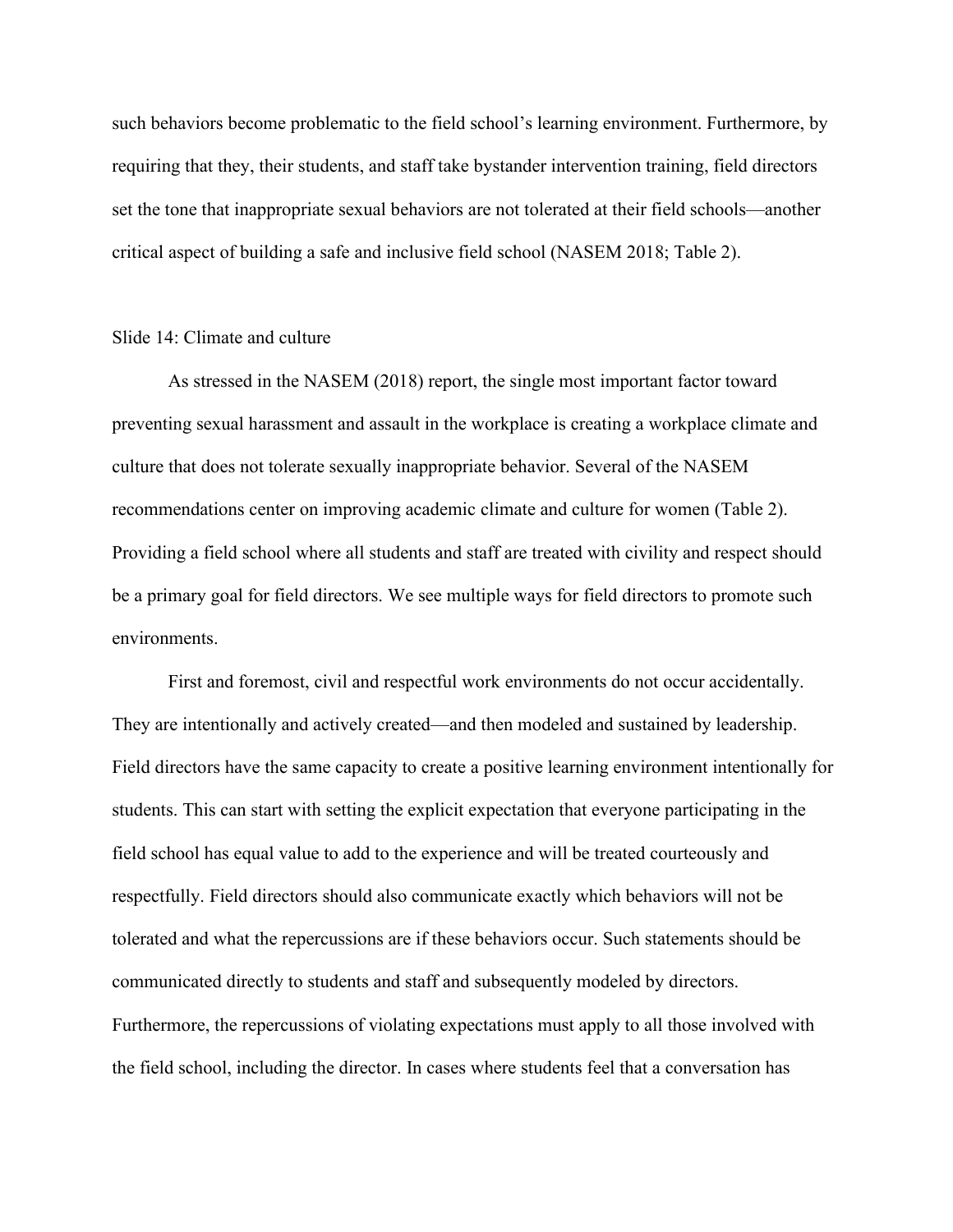veered from civility and appropriateness, students should have a clear way to express their discomfort. Once a student expresses discomfort, field school leadership should guide conversation in another direction in support of that student's wishes. Explicitly and intentionally creating a culture of civility and respect conveys the message that everyone engaged in the field school has value and will be treated as such.

Beyond communicating the value of a positive working environment and intentionally modeling positive behavior, field school directors can also offer students outlets through which to provide feedback on their experiences at field school. This can be in the form of weekly formative surveys where students can anonymously report climate and culture issues, as well as educational content with which they may be struggling. As such, implementing a formative assessment has the potential to help directors become aware of harassment and other behavioral problems while also helping directors facilitate and enhance student learning.

Periodic critical reflection sessions can also provide students with opportunities to voice their concerns. Facilitated time for critical reflections is a teaching tool that enables students to have deeper understanding of the content they have learned by allowing them to reflect on and verbalize these skills. These reflections can also include discussions of which experiences have helped students learn, as well as what students encountered that may have prevented learning. Although critical reflections cannot be conducted anonymously, small group reflections with multiple facilitators may help students communicate behavioral issues they may have experienced or witnessed. Like formative assessment, critical reflection sessions can also be used as a teaching tool to help directors understand concepts students may be struggling with.

A final recommendation to help create a field school climate and culture that promotes safety and inclusion, while conveying intolerance of inappropriate sexual behavior, is to include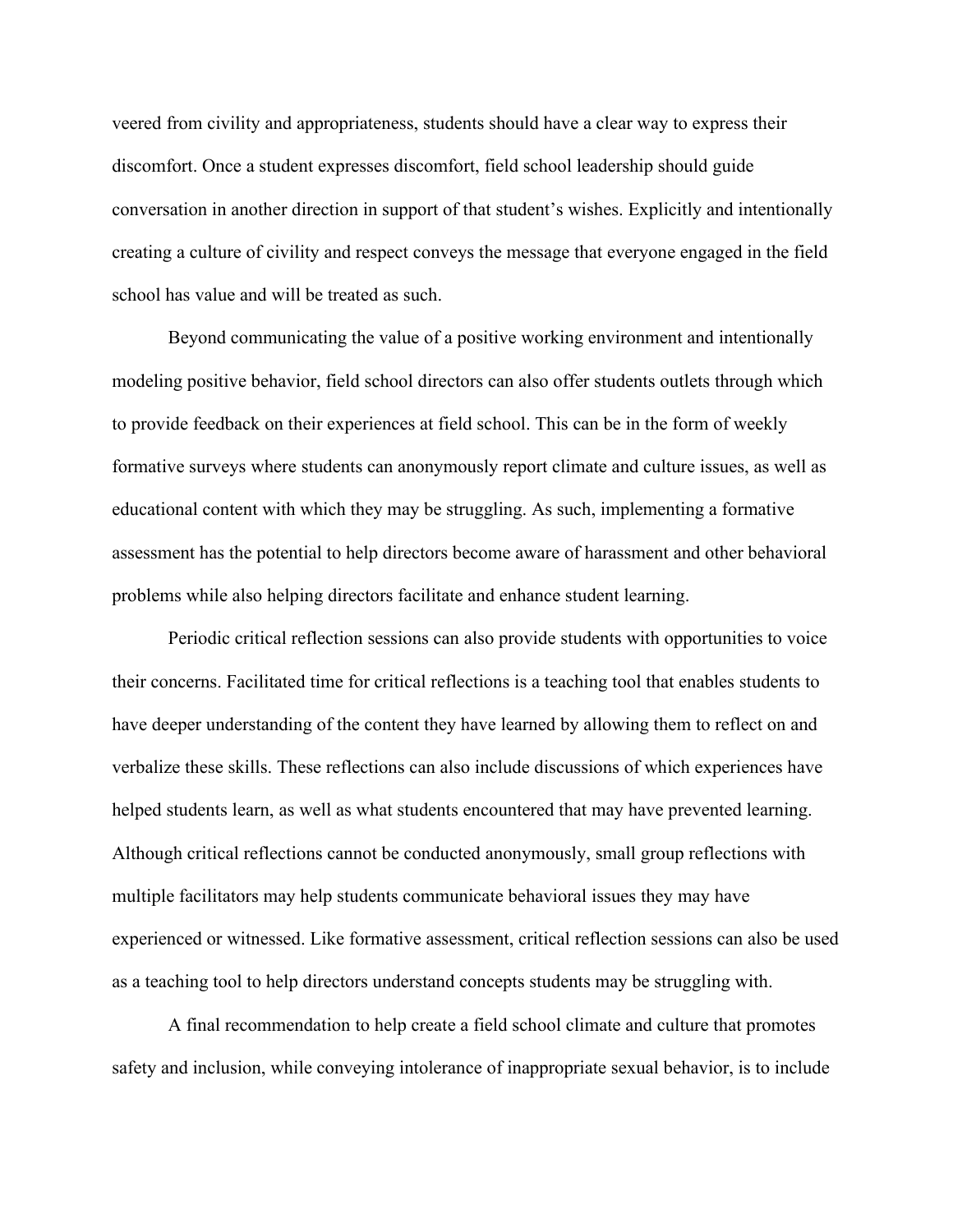a diverse group of people among the leadership and staff of the field school. Perceptions of similar situations may differ between two people. With different backgrounds and experiences, one person may perceive an encounter between two students as harmless, whereas another person may sense tension or undertones of disrespect. Working with a diverse population of students and staff allows directors to leverage the experiences of others and call upon a range of perspectives when conflicts arise.

## Slide 15: Supervisory hierarchies

The field school learning environment is often structured around supervisory hierarchies with significant power imbalances—one person, often the field director, holds the ultimate authority in the creation of the climate, culture, and learning. With power structures at field schools concentrated with the field director, diffusing this power structure may be a means to help create a field school environment that reduces and prevents sexual harassment and assault.

Doing so requires that directors refocus their leadership organization to one that prioritizes egalitarianism—and that universities and colleges, as well as departments, support field directors in these efforts (NASEM 2018:135). Egalitarian leadership may come in different forms (Flood et al. 2000; Nelson et al. 2017), but generally this leadership values all perspectives, especially those of students, makes those in power intentionally approachable, prioritizes equal sharing in research and living tasks, and makes accommodations that allows everyone to participate (Nelson et al. 2017).

An egalitarian form of leadership requires that those in power create a clear mechanism for those who are not in power to report abuses of power. It may be possible for our discipline to rethink the traditional structure of having a single field director. The advantage of multiple field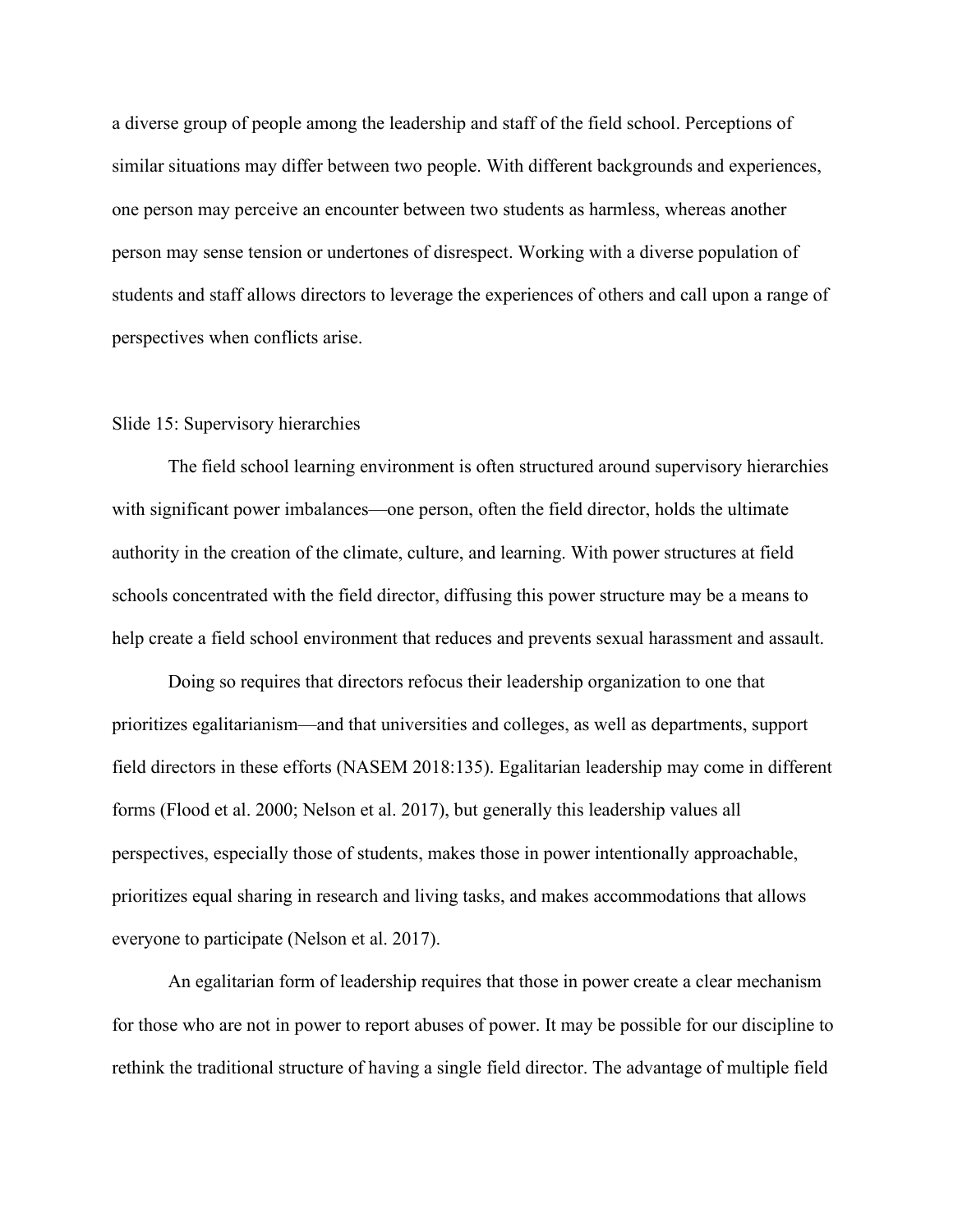directors is that they can operate a field school while providing several pathways—or a network—for students to find advice and support, as well as specific person in power to whom students can report issues of inappropriate behavior. Multiple field directors, in addition to graduate students, can work collaboratively in assessing field school applications, assigning fieldwork tasks, and determining final grades. A multiple-director approach may not require all directors to be on site at all times, but it requires collective responsibility in overseeing the climate and culture of the field school and a collective check on the behavior of all staff and supervisors involved.

With recent budget cuts in higher education, diffusing power structures so that other faculty and graduate students have a voice in field school leadership, with associated financial compensation, may be unachievable for many. However, it is important for all of us in field school directorship positions to advocate for practices that support safe and inclusive learning environments for students.

Another mechanism for diffusing power is to have field directors provide contact information of their supervisors, such as a department chair, dean, or provost. This allows students to report any cases of inappropriate behavior or abuses of power directly to those in a position of authority over the field director. The model of field school instruction has traditionally involved power isolation and imbalance, but there are forms of directing that can reallocate power structures and create an environment in which all those involved in the field school hold some power in the creation of the climate and culture.

Slide 16: Reporting mechanisms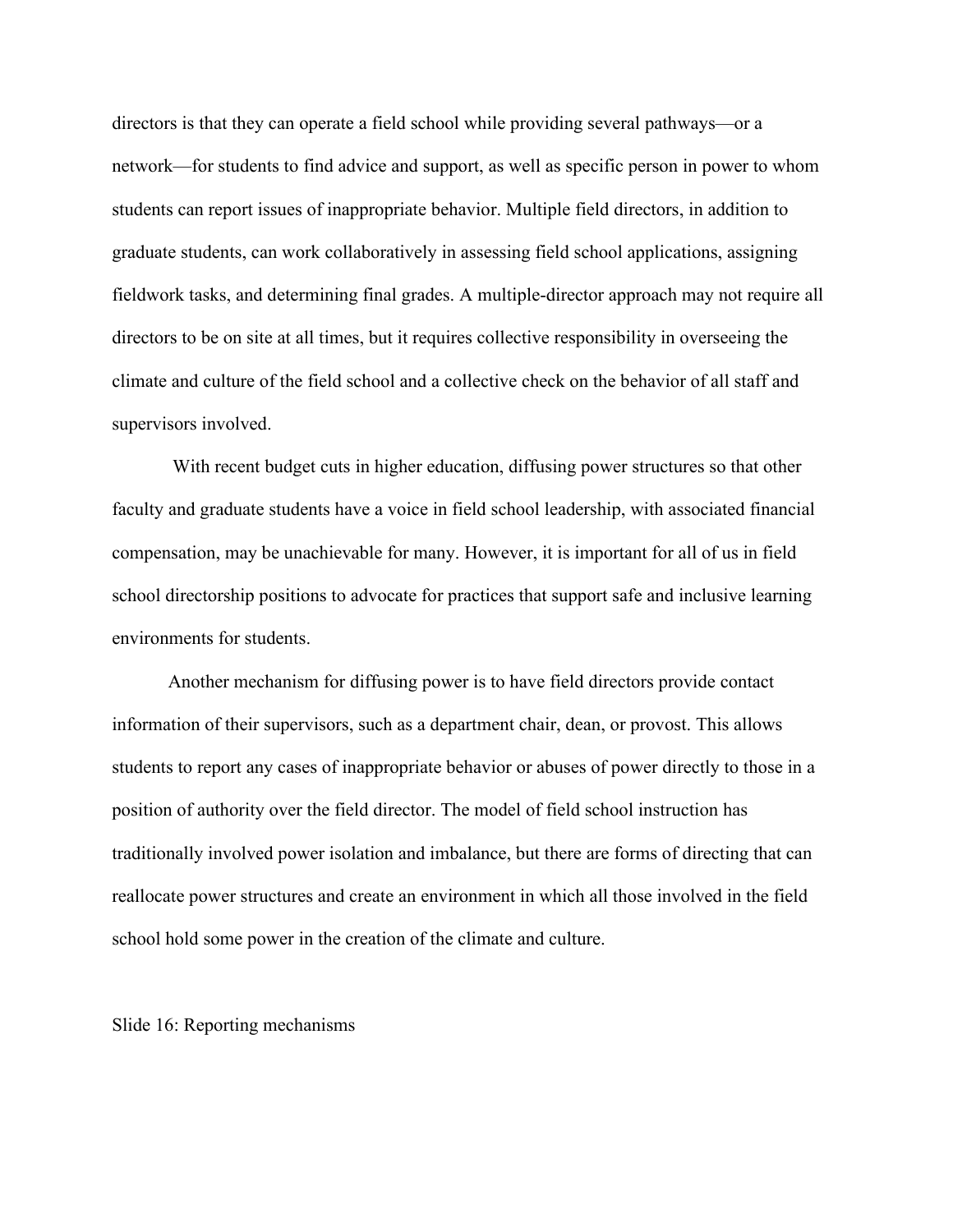One of the most straightforward ways to prevent sexual harassment at field schools is to develop and disseminate clear, transparent, and consistent anti-harassment policies and then follow through on those policies. Policies should be widely distributed, effortlessly accessed, and easily understood by students and staff (i.e., not written with legal jargon). Policies should also detail the expected consequences for those in violation, as well as the process and expected timeline for investigation and resolution (NASEM 2018:143). All universities and colleges receiving federal funds are required to have structured policies with regards to sexually inappropriate behavior on college campuses, and they will have Title IX Coordinators to explain these policies. Field school directors should ensure that students are aware of established university policies, make these policies clear to students, and work with Title IX Coordinators if students or staff violate sexual harassment policies. All cases of sexually inappropriate behavior should be reported in a timely manner and to those with the authority to investigate.

#### Slide 17: Support

When students and staff do report incidents of sexually inappropriate behavior, they should clearly be supported through the reporting and investigation process. Students, staff, and colleagues often fear reporting given the general perception that those in power within institutions of higher education will do little to respond effectively (Pappas 2016). Furthermore, those who do report often fear reprisal and potential damage to their future educational opportunities and career. Field school directors should be intentional in demonstrating a commitment to support those who do report. Additionally, directors should express their respect for those who report as well as their acknowledgement of the courage it takes to speak up.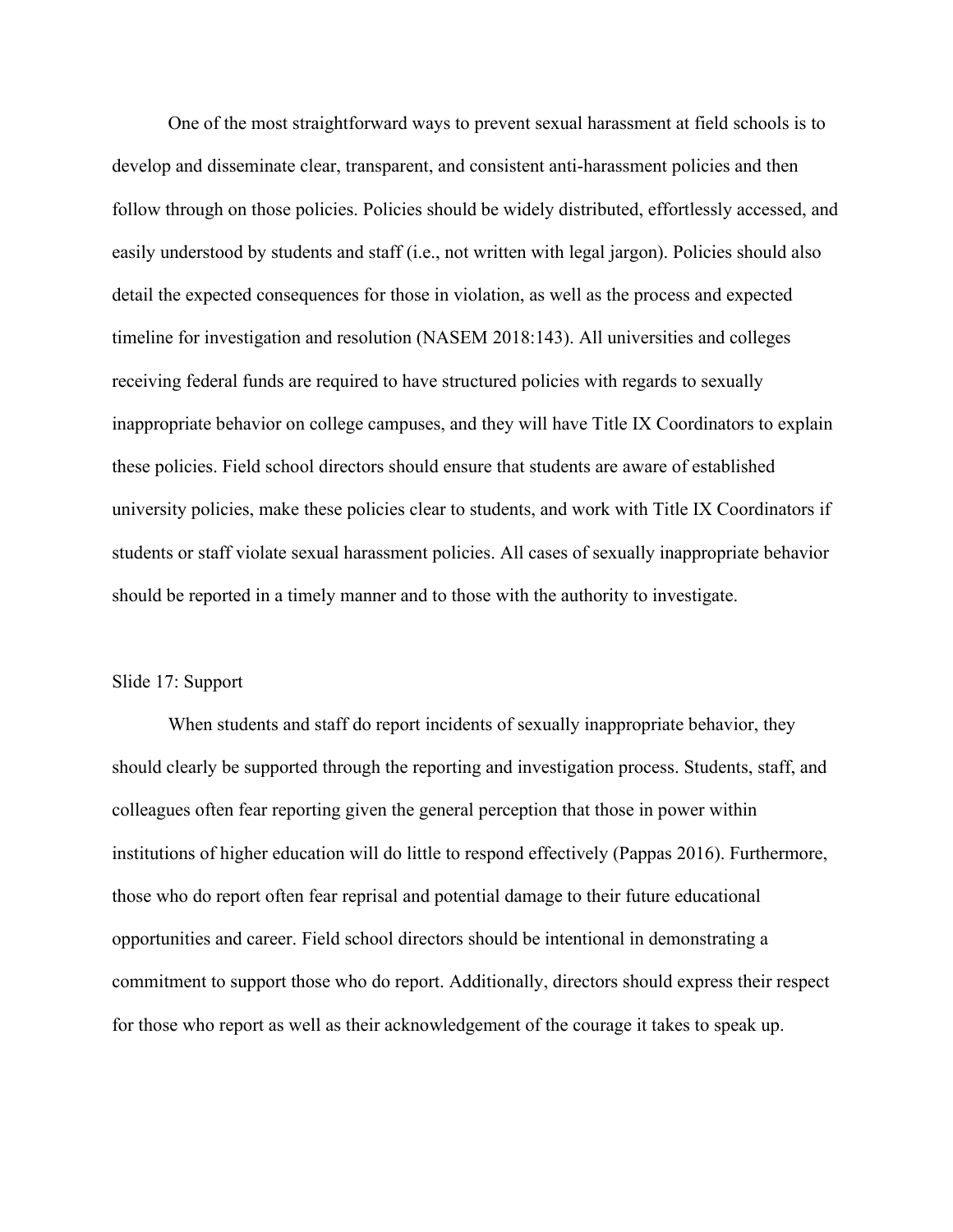Bystanders also play a key role in reporting, and they should also be viewed as courageous when they come forward.

It is also important for field school directors to consider reviewing the steps they are taking to ensure a safe and supportive field school with their home institution's Title IX Coordinator and other faculty, staff, and students to verify that they are clear and logical. Field school policies and procedures toward sexual harassment and assault should be reviewed and discussed periodically so as to keep them current and consistent with best practices—and to include all stakeholder voices in these policies.

# Slide 18: Consideration in CRM

The recommendations we present here are aimed toward reducing and preventing sexual harassment and assault in the setting of field schools. Many of the recommendations we provide may also be appropriate for any archaeological fieldwork. Although not the focus of our current research, these recommendations should be considered in the context of cultural resource management. Steps should be taken to investigate how these recommendations impact the workplaces for professional archaeologists.

## Slide 19:Alcohol and substance use

With respect to field schools where students are living on-site, our discipline should reconsider the access that faculty, staff, and students have to alcohol and other illicit substances—as well as the role that drinking and substance use can play in the culture and climate of the field school. This seems even more pertinent considering that many students who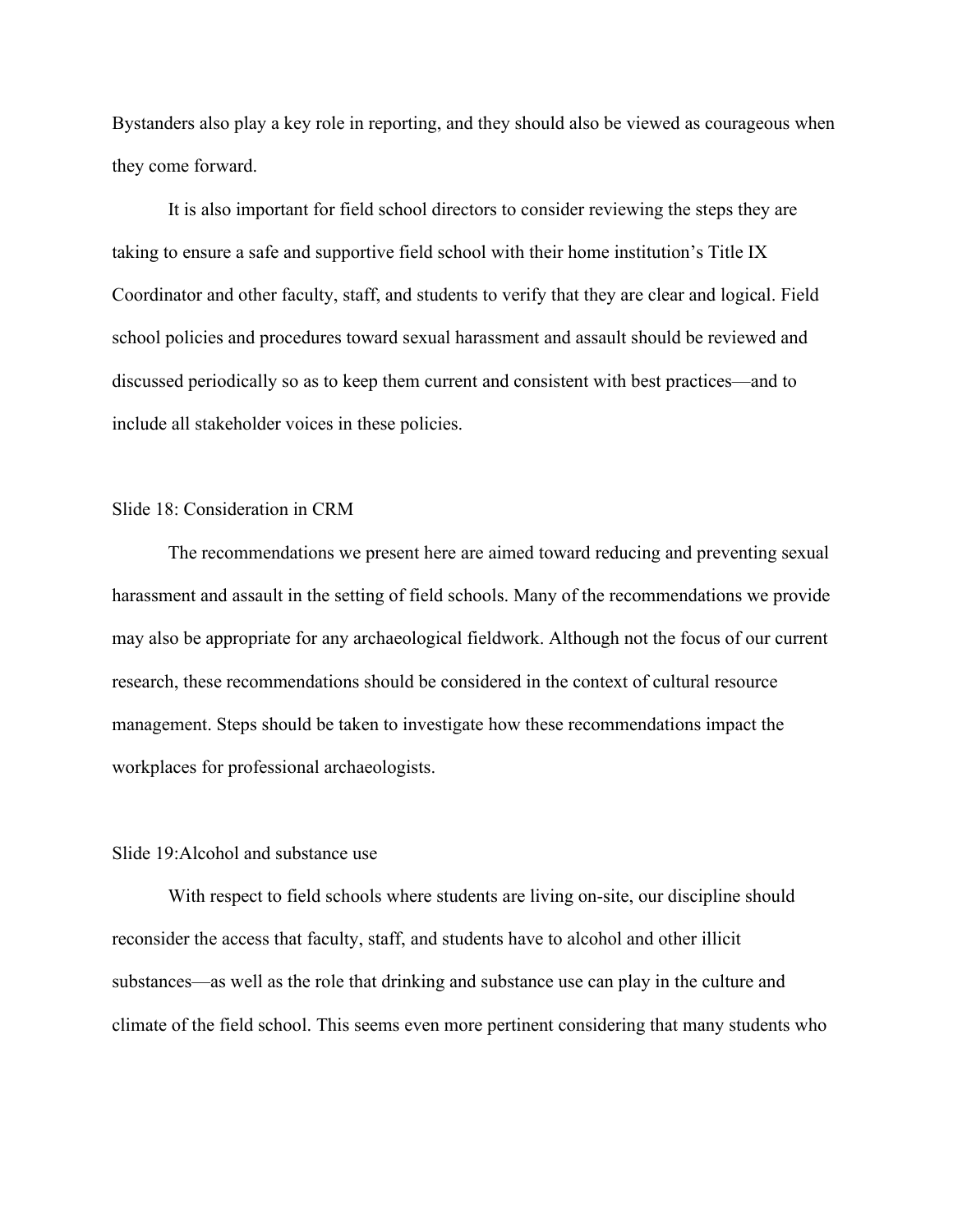enroll in field schools are under the legal age for alcohol and marijuana use (where recreational marijuana is legal).

Although the NASEM (2018) report gave little attention to the relationship between sexually inappropriate behavior and drug use, others have noted the link between the two, particularly when it comes to alcohol (Bacharach et al. 2007; Carr and VanDeusen 2004; Fedina et al. 2018; Gross et al. 2006; Meyers et al. 2018). Given the known link between substance use and sexually inappropriate behavior as well as the frequency with which sexually inappropriate behavior occurs in the field setting (Clancy et al. 2014; Nelson et al. 2017; VanDerwarker et al. 2018), the discipline must call on field directors to implement alcohol- and drug-free field schools among residential programs (Meyers et al. 2018; Porter 2010). Even though alcohol consumption and drug use is often viewed as a field school rite of passage and a component of the culture of archaeology, it is time we reconsider what defines a formative archaeological field school experience.

There are other good reasons to be cognizant of alcohol consumption and drug use in a field school setting. This includes legal issues involving underage drinking, university drinking policies, and the presentation of professionalism and respect to the local community where fieldwork is conducted (Porter 2010). Field directors should be intentional about providing experiences that support comradery and fellowship among students that do not involve alcohol or drug use.

#### Slide 20: Support from professional organizations

Research clearly demonstrates the critical role that organization leadership plays in developing and sustaining cultural changes (Lee 2018; Tenbrunsel et al. 2019). Within the field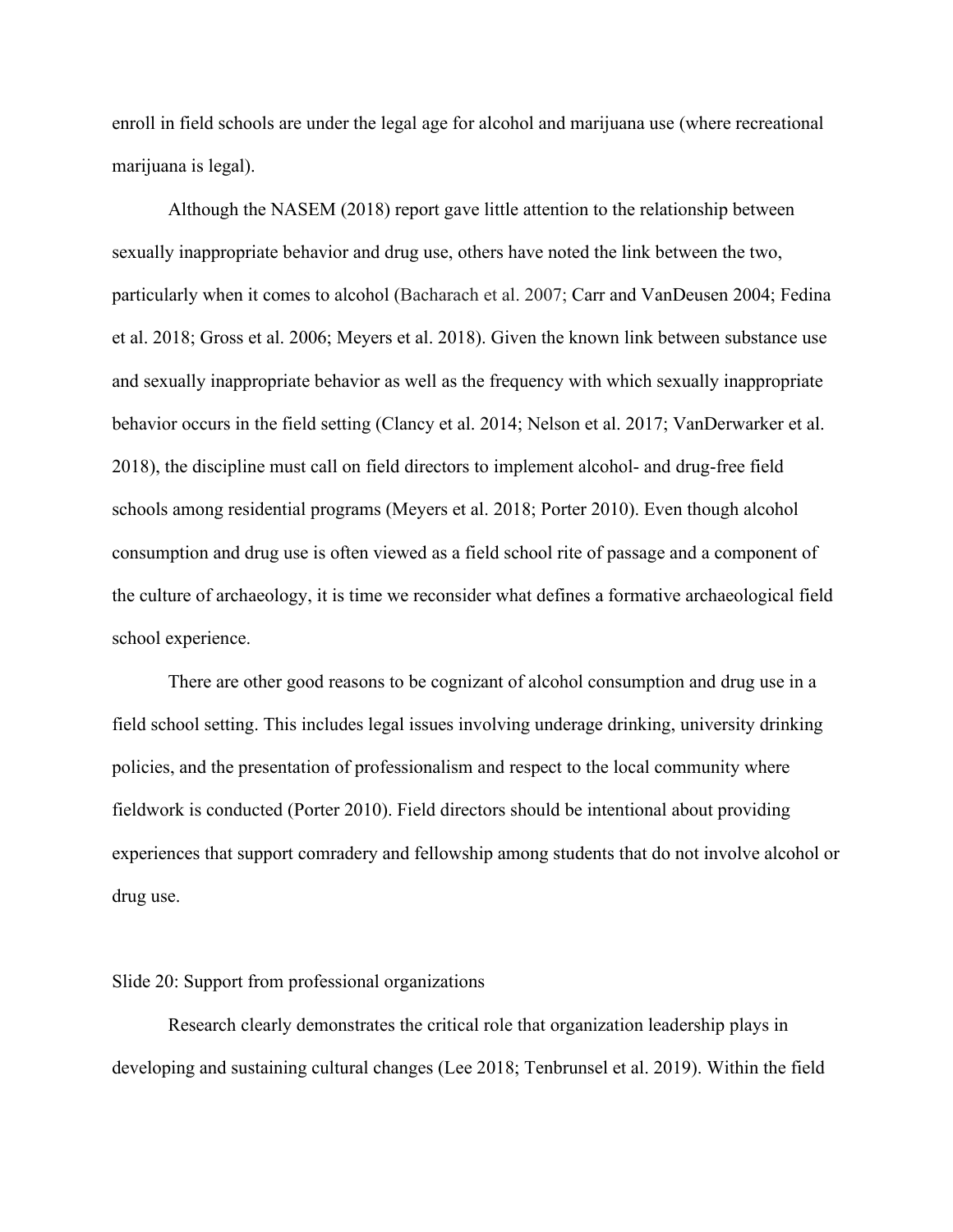of archaeology, this leadership extends to archaeological professional organizations. Professional organizations and their leadership set the tone within the discipline and create the expectations that their practitioners will follow (St. John et al. 2016). As such, it is imperative that archaeological professional organizations emphasize the need for field school directors to create a climate and culture where sexual harassment and assault are not tolerated, where predators in the field are not protected, and where targets of sexually inappropriate behavior are supported. Our professional organizations should speak boldly to these issues and support uncompromising measures to ensure that field schools are safe learning environments.

Archaeological professional organizations have recently taken the first steps to adopt codes of conduct at conferences and other sponsored activities (Archaeological Institute of America 2018; Society for American Archaeology 2019; Society for Historical Archaeology n.d.), and they have explicit statements about safe and supportive learning environments in their principles of professional conduct (American Anthropological Association 2018; Register of Professional Archaeologists n.d.; Society for American Archaeology 2016; Society for Historical Archaeology n.d.). Furthermore, some regional professional organizations have freely and openly provided suggested templates for field school and field research codes of conduct, training modules, and additional resources to support and sustain safe and inclusive field environments (Southeastern Archaeological Conference 2019). These measures should be applauded. Additional measures should be adopted to strengthen our professional organizations' commitment to fostering a supportive, harassment-and assault–free discipline. Our professional organizations should support the discussion of various evidence-based resources to reduce and prevent sexual harassment and assault, and these resources should be easily accessible to all. These measures may include adopting policies in which sexually inappropriate behavior is